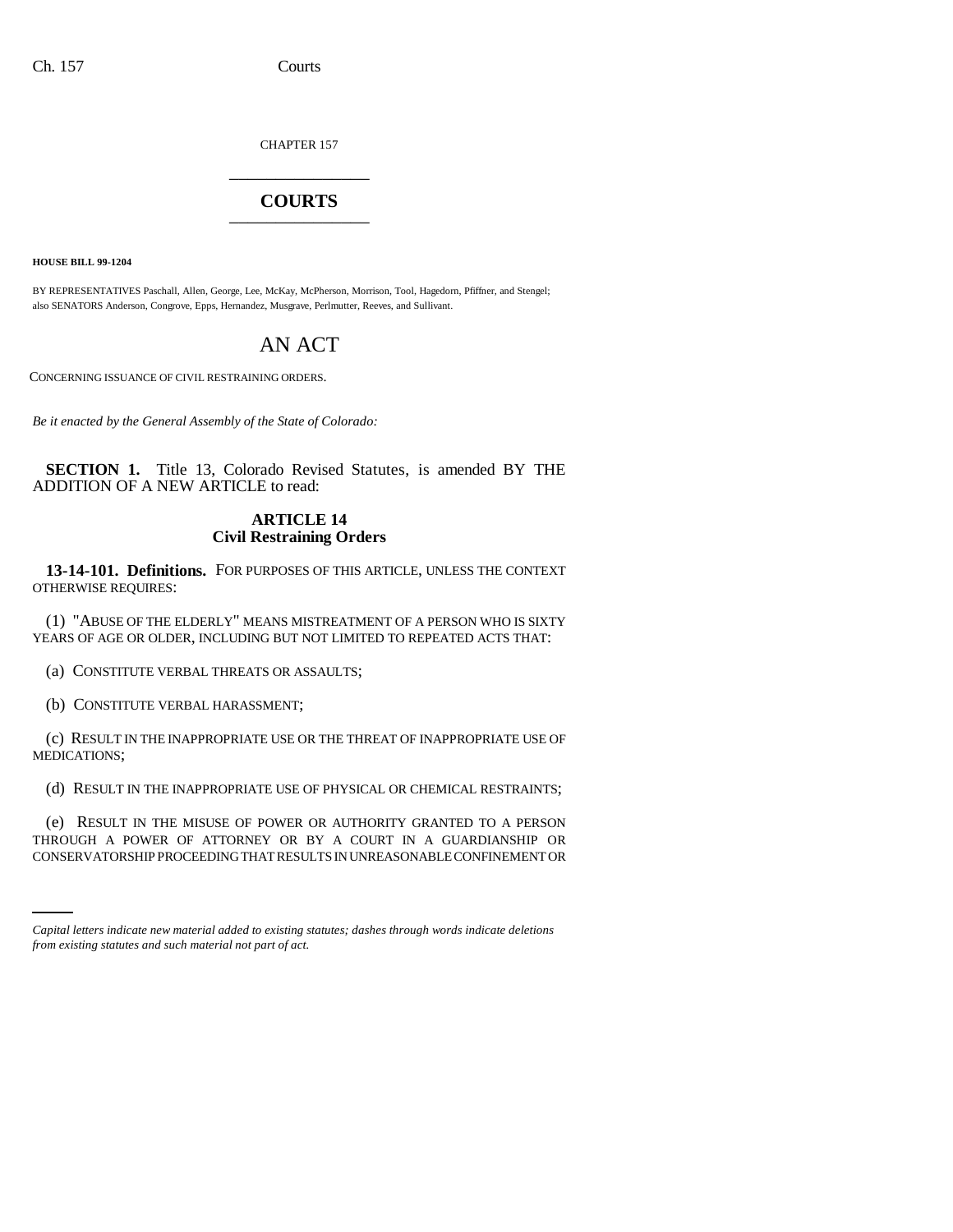### RESTRICTION OF LIBERTY.

(2) "DOMESTIC ABUSE" MEANS ANY ACT OR THREATENED ACT OF VIOLENCE THAT IS COMMITTED BY ANY PERSON AGAINST ANOTHER PERSON TO WHOM THE ACTOR IS CURRENTLY OR WAS FORMERLY RELATED, OR WITH WHOM THE ACTOR IS LIVING OR HAS LIVED IN THE SAME DOMICILE, OR WITH WHOM THE ACTOR IS INVOLVED OR HAS BEEN INVOLVED IN AN INTIMATE RELATIONSHIP. "DOMESTIC ABUSE" MAY ALSO INCLUDE ANY ACT OR THREATENED ACT OF VIOLENCE AGAINST THE MINOR CHILDREN OF EITHER OF THE PARTIES.

(3) "STALKING" MEANS THE CRIME OF HARASSMENT BY STALKING AS DESCRIBED IN SECTION 18-9-111, C.R.S.

**13-14-102. Civil restraining orders.** (1) ANY MUNICIPAL COURT OF RECORD, IF AUTHORIZED BY THE MUNICIPAL GOVERNING BODY, ANY COUNTY COURT, AND ANY DISTRICT COURT SHALL HAVE ORIGINAL CONCURRENT JURISDICTION TO ISSUE A TEMPORARY OR PERMANENT CIVIL RESTRAINING ORDER FOR ANY OF THE FOLLOWING PURPOSES:

- (a) TO PREVENT ASSAULTS AND THREATENED BODILY HARM;
- (b) TO PREVENT DOMESTIC ABUSE;
- (c) TO PREVENT EMOTIONAL ABUSE OF THE ELDERLY;
- (d) TO PREVENT STALKING.

(2) ANY CIVIL RESTRAINING ORDER ISSUED PURSUANT TO THIS SECTION SHALL BE ISSUED USING THE STANDARDIZED SET OF FORMS DEVELOPED BY THE STATE COURT ADMINISTRATOR PURSUANT TO SECTION 13-1-136.

(3) A MOTION FOR A TEMPORARY CIVIL RESTRAINING ORDER SHALL BE SET FOR HEARING, WHICH HEARING MAY BE EX PARTE, AT THE EARLIEST POSSIBLE TIME AND SHALL TAKE PRECEDENCE OVER ALL MATTERS, EXCEPT THOSE MATTERS OF THE SAME CHARACTER THAT HAVE BEEN ON THE COURT DOCKET FOR A LONGER PERIOD OF TIME. THE COURT SHALL HEAR ALL SUCH MOTIONS AS EXPEDITIOUSLY AS POSSIBLE.

(4) A TEMPORARY CIVIL RESTRAINING ORDER MAY BE ISSUED IF THE ISSUING JUDGE OR MAGISTRATE FINDS THAT AN IMMINENT DANGER EXISTS TO THE PERSON OR PERSONS SEEKING PROTECTION UNDER THE CIVIL RESTRAINING ORDER. IN DETERMINING WHETHER AN IMMINENT DANGER EXISTS TO THE LIFE OR HEALTH OF ONE OR MORE PERSONS, THE COURT SHALL CONSIDER WHEN THE MOST RECENT INCIDENT OF ABUSE OR THREAT OF HARM OCCURRED AS WELL AS ALL OTHER RELEVANT EVIDENCE CONCERNING THE SAFETY AND PROTECTION OF THE PERSONS SEEKING THE RESTRAINING ORDER. HOWEVER, THE COURT SHALL NOT DENY A PETITIONER THE RELIEF REQUESTED SOLELY BECAUSE OF A LAPSE OF TIME BETWEEN AN ACT OF ABUSE OR THREAT OF HARM AND FILING OF THE PETITION FOR A RESTRAINING ORDER.

(5) UPON THE FILING OF A COMPLAINT DULY VERIFIED, ALLEGING THAT THE DEFENDANT HAS COMMITTED ACTS THAT WOULD CONSTITUTE GROUNDS FOR A CIVIL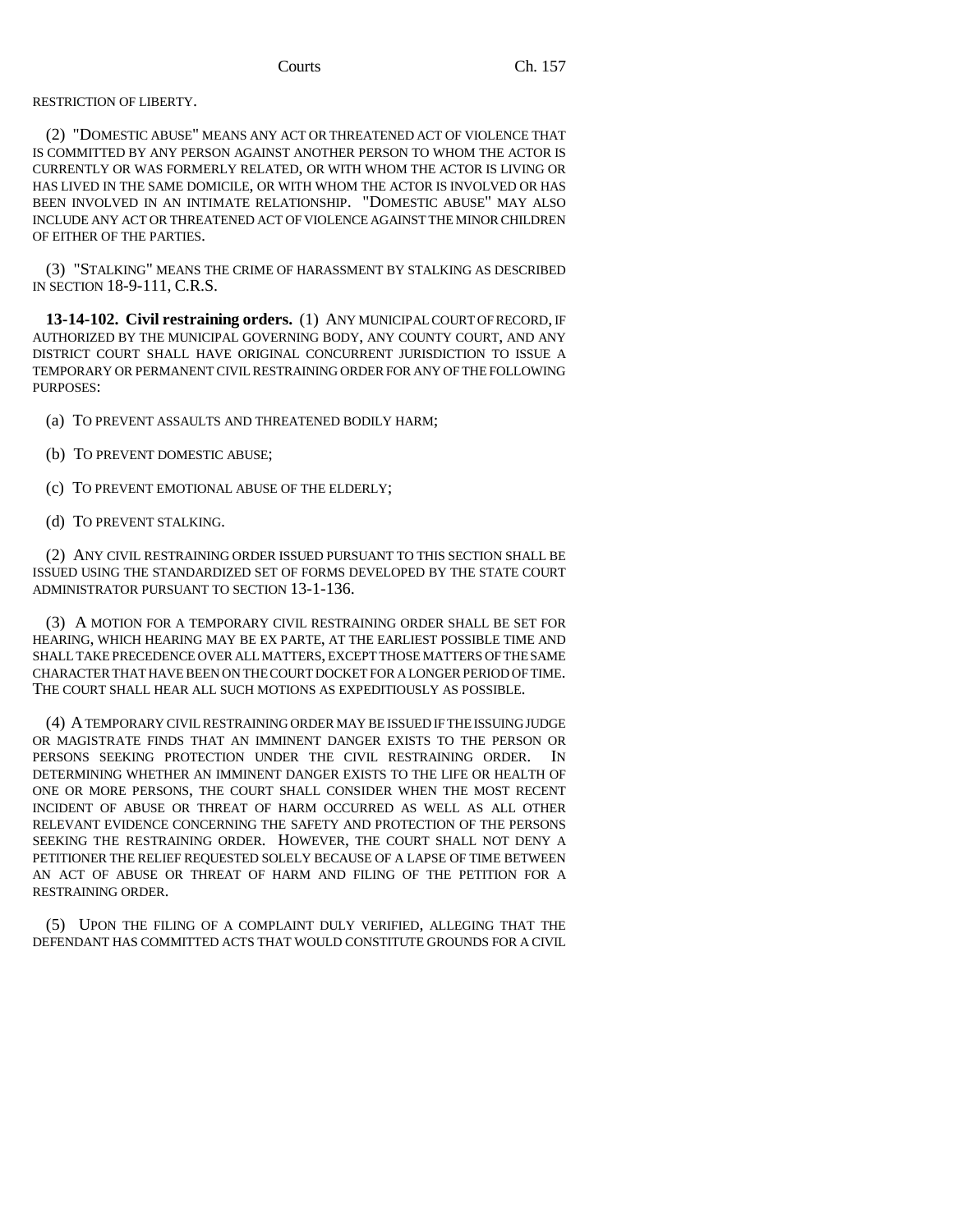RESTRAINING ORDER, ANY JUDGE OR MAGISTRATE, AFTER HEARING THE EVIDENCE AND BEING FULLY SATISFIED THEREIN THAT SUFFICIENT CAUSE EXISTS, MAY ISSUE A TEMPORARY CIVIL RESTRAINING ORDER TO PREVENT THE ACTIONS COMPLAINED OF AND A CITATION DIRECTED TO THE DEFENDANT COMMANDING THE DEFENDANT TO APPEAR BEFORE THE COURT AT A SPECIFIC TIME AND DATE AND TO SHOW CAUSE, IF ANY, WHY SAID TEMPORARY CIVIL RESTRAINING ORDER SHOULD NOT BE MADE PERMANENT; EXCEPT THAT, IF THE TEMPORARY RESTRAINING ORDER IS ISSUED BY THE DISTRICT COURT IN CONNECTION WITH AN ACTION FILED UNDER THE "UNIFORM DISSOLUTION OF MARRIAGE ACT", ARTICLE 10 OF TITLE 14, C.R.S., OR BY THE JUVENILE COURT UNDER THE "UNIFORM PARENTAGE ACT", ARTICLE 4 OF TITLE 19, C.R.S., THE COURT MAY DISPENSE WITH THE ISSUANCE OF A CITATION AND REQUIRE THAT THE TEMPORARY RESTRAINING ORDER REMAIN IN EFFECT UNTIL REVOKED, MODIFIED, OR TERMINATED AS PROVIDED IN SECTION 14-10-108,C.R.S. IN ADDITION, THE COURT MAY ORDER ANY OTHER RELIEF THAT THE COURT DEEMS APPROPRIATE. COMPLAINTS MAY BE FILED BY PERSONS SEEKING PROTECTION FOR THEMSELVES OR FOR OTHERS AS PROVIDED IN SECTION  $26-3.1-102(1)$  (b) AND  $(1)$  (c), C.R.S.

(6) A COPY OF THE COMPLAINT TOGETHER WITH A COPY OF THE TEMPORARY CIVIL RESTRAINING ORDER AND A COPY OF THE CITATION SHALL BE SERVED UPON THE DEFENDANT AND UPON THE PERSON TO BE PROTECTED, IF THE COMPLAINT WAS FILED BY ANOTHER PERSON, IN ACCORDANCE WITH THE RULES FOR SERVICE OF PROCESS AS PROVIDED IN RULE 304 OF THE RULES OF COUNTY COURT CIVIL PROCEDURE OR RULE 4 OF THE COLORADO RULES OF CIVIL PROCEDURE. THE CITATION SHALL INFORM THE DEFENDANT THAT, IF THE DEFENDANT FAILS TO APPEAR IN COURT IN ACCORDANCE WITH THE TERMS OF THE CITATION, A BENCH WARRANT MAY BE ISSUED FOR THE ARREST OF THE DEFENDANT AND, IF THE RESTRAINING ORDER IS TO PREVENT DOMESTIC ABUSE, THE TEMPORARY RESTRAINING ORDER PREVIOUSLY ENTERED BY THE COURT SHALL BE MADE PERMANENT WITHOUT FURTHER NOTICE OR SERVICE UPON THE DEFENDANT.

(7) THE RETURN DATE OF THE CITATION SHALL BE SET NOT MORE THAN FOURTEEN DAYS AFTER THE ISSUANCE OF THE TEMPORARY CIVIL RESTRAINING ORDER AND CITATION. IF THE PETITIONER IS UNABLE TO SERVE THE DEFENDANT IN THAT PERIOD, THE COURT SHALL EXTEND THE TEMPORARY RESTRAINING ORDER PREVIOUSLY ISSUED, CONTINUE THE SHOW OF CAUSE HEARING, AND ISSUE AN ALIAS CITATION STATING THE DATE AND TIME TO WHICH THE HEARING IS CONTINUED. THE PETITIONER MAY THEREAFTER REQUEST ADDITIONAL CONTINUANCES AS NEEDED IF THE PETITIONER HAS STILL BEEN UNABLE TO SERVE THE DEFENDANT.

(8) (a) ANY PERSON AGAINST WHOM A TEMPORARY RESTRAINING ORDER IS ISSUED PURSUANT TO THIS SECTION, WHICH TEMPORARY RESTRAINING ORDER EXCLUDES SUCH PERSON FROM A SHARED RESIDENCE, SHALL BE PERMITTED TO RETURN TO SUCH SHARED RESIDENCE ONE TIME TO OBTAIN SUFFICIENT UNDISPUTED PERSONAL EFFECTS AS ARE NECESSARY FOR SUCH PERSON TO MAINTAIN A NORMAL STANDARD OF LIVING DURING ANY PERIOD PRIOR TO A HEARING CONCERNING SUCH ORDER. SUCH PERSON AGAINST WHOM A TEMPORARY RESTRAINING ORDER IS ISSUED SHALL BE PERMITTED TO RETURN TO SUCH SHARED RESIDENCE ONLY IF SUCH PERSON IS ACCOMPANIED AT ALL TIMES WHILE THE PERSON IS AT OR IN SUCH SHARED RESIDENCE BY A PEACE OFFICER.

(b) WHEN ANY PERSON IS SERVED WITH NOTICE OF A TEMPORARY RESTRAINING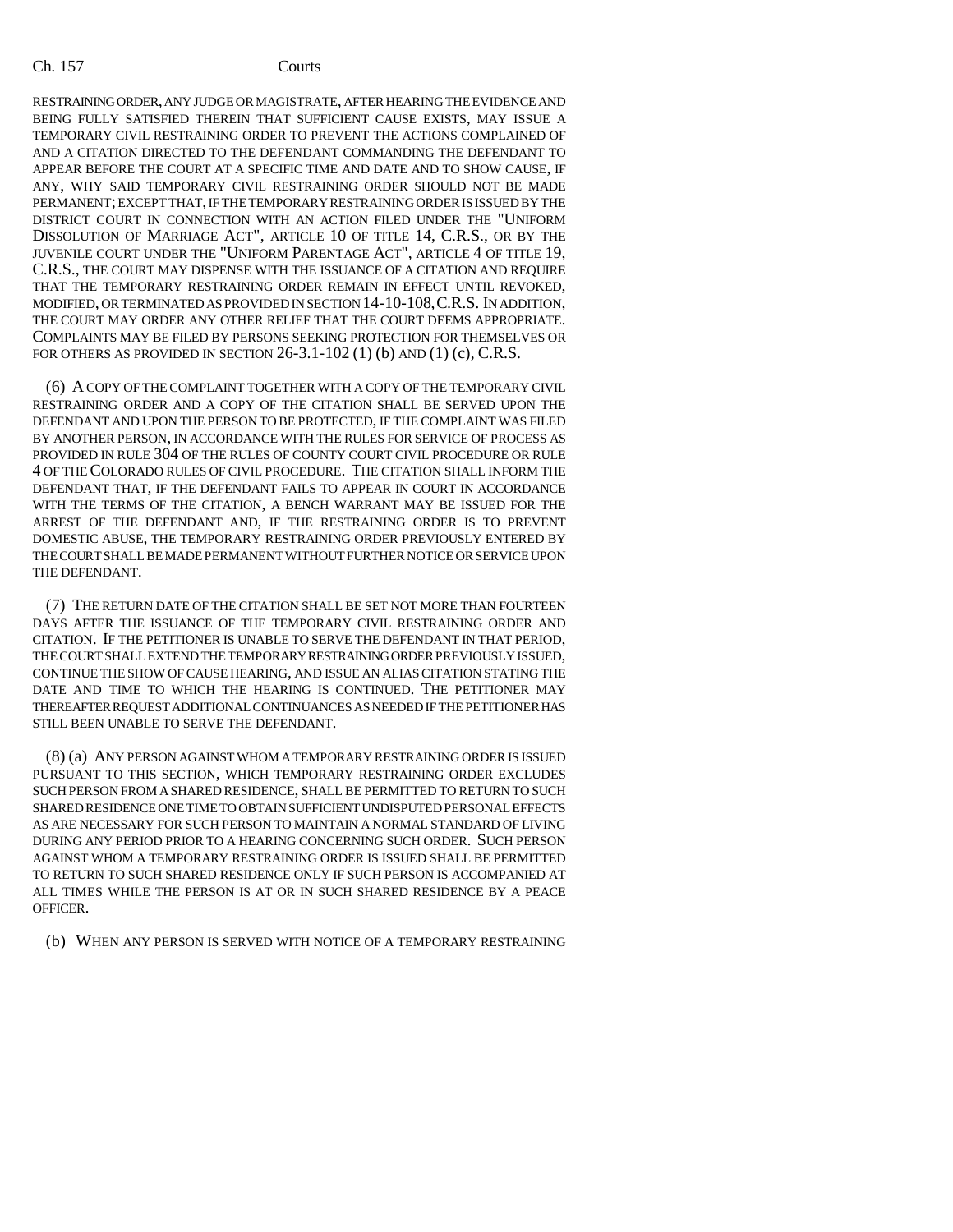ORDER ISSUED AGAINST SUCH PERSON EXCLUDING SUCH PERSON FROM A SHARED RESIDENCE, SUCH NOTICE SHALL CONTAIN A NOTIFICATION IN WRITING TO SUCH PERSON OF SUCH PERSON'S ABILITY TO RETURN TO SUCH SHARED RESIDENCE PURSUANT TO PARAGRAPH (a) OF THIS SUBSECTION (8). SUCH WRITTEN NOTIFICATION SHALL BE IN BOLD PRINT AND CONSPICUOUSLY PLACED IN SUCH TEMPORARY RESTRAINING ORDER. NO JUDGE, MAGISTRATE, OR OTHER JUDICIAL OFFICER SHALL ISSUE A TEMPORARY RESTRAINING ORDER THAT DOES NOT COMPLY WITH THIS SUBSECTION (8).

(c) ANY PERSON AGAINST WHOM A TEMPORARY RESTRAINING ORDER IS ISSUED PURSUANT TO THIS SECTION, WHICH TEMPORARY RESTRAINING ORDER EXCLUDES SUCH PERSON FROM A SHARED RESIDENCE, SHALL BE ENTITLED TO AVAIL HIMSELF OR HERSELF OF THE FORCIBLE ENTRY AND DETAINER REMEDIES AVAILABLE PURSUANT TO ARTICLE 40 OF THIS TITLE. HOWEVER, SUCH PERSON SHALL NOT BE ENTITLED TO RETURN TO THE RESIDENCE UNTIL SUCH TIME AS A VALID WRIT OF RESTITUTION IS EXECUTED, FILED WITH THE COURT ISSUING THE RESTRAINING ORDER, AND THE RESTRAINING ORDER IS MODIFIED ACCORDINGLY. A LANDLORD WHOSE LESSEE HAS BEEN EXCLUDED FROM A RESIDENCE PURSUANT TO THE TERMS OF A RESTRAINING ORDER IS ALSO ENTITLED TO AVAIL HIMSELF OR HERSELF OF THE REMEDIES AVAILABLE PURSUANT TO ARTICLE 40 OF THIS TITLE.

(9) (a) ON THE RETURN DATE OF THE CITATION, OR ON THE DAY TO WHICH THE HEARING HAS BEEN CONTINUED, THE JUDGE OR MAGISTRATE SHALL EXAMINE THE RECORD AND THE EVIDENCE. IF UPON SUCH EXAMINATION THE JUDGE OR MAGISTRATE IS OF THE OPINION THAT THE DEFENDANT HAS COMMITTED ACTS CONSTITUTING GROUNDS FOR ISSUANCE OF A CIVIL RESTRAINING ORDER AND THAT UNLESS RESTRAINED WILL CONTINUE TO COMMIT SUCH ACTS, THE JUDGE OR MAGISTRATE SHALL ORDER THE TEMPORARY CIVIL RESTRAINING ORDER TO BE MADE PERMANENT OR ORDER A PERMANENT CIVIL RESTRAINING ORDER WITH DIFFERENT PROVISIONS FROM THE TEMPORARY CIVIL RESTRAINING ORDER. THE JUDGE OR MAGISTRATE SHALL INFORM SAID DEFENDANT THAT A VIOLATION OF THE CIVIL RESTRAINING ORDER SHALL CONSTITUTE A CRIMINAL OFFENSE PURSUANT TO SECTION 18-6-803.5, C.R.S., OR SHALL CONSTITUTE CONTEMPT OF COURT AND SUBJECT THE DEFENDANT TO SUCH PUNISHMENT AS MAY BE PROVIDED BY LAW. IF THE DEFENDANT FAILS TO APPEAR AT THE RETURN DATE AND THE PETITION IS FOR A RESTRAINING ORDER TO PREVENT DOMESTIC ABUSE, THE COURT SHALL ORDER THE TERMS OF THE TEMPORARY RESTRAINING ORDER TO BE MADE PERMANENT WITHOUT FURTHER NOTICE OR SERVICE UPON THE DEFENDANT.

(b) NOTWITHSTANDING THE PROVISIONS OF PARAGRAPH (a) OF THIS SUBSECTION (9), THE JUDGE OR MAGISTRATE, AFTER EXAMINING THE RECORD AND THE EVIDENCE, FOR GOOD CAUSE SHOWN MAY CONTINUE THE TEMPORARY RESTRAINING ORDER TO A DATE CERTAIN NOT TO EXCEED ONE HUNDRED TWENTY DAYS AFTER THE DATE OF THE HEARING IF HE OR SHE DETERMINES SUCH CONTINUANCE WOULD BE IN THE BEST INTERESTS OF THE PARTIES AND IF BOTH PARTIES ARE PRESENT AT THE HEARING AND AGREE TO THE CONTINUANCE. THE JUDGE OR MAGISTRATE SHALL INFORM THE DEFENDANT THAT A VIOLATION OF THE TEMPORARY CIVIL RESTRAINING ORDER SHALL CONSTITUTE A CRIMINAL OFFENSE PURSUANT TO SECTION 18-6-803.5, C.R.S., OR SHALL CONSTITUTE CONTEMPT OF COURT AND SUBJECT THE DEFENDANT TO SUCH PUNISHMENT AS MAY BE PROVIDED BY LAW.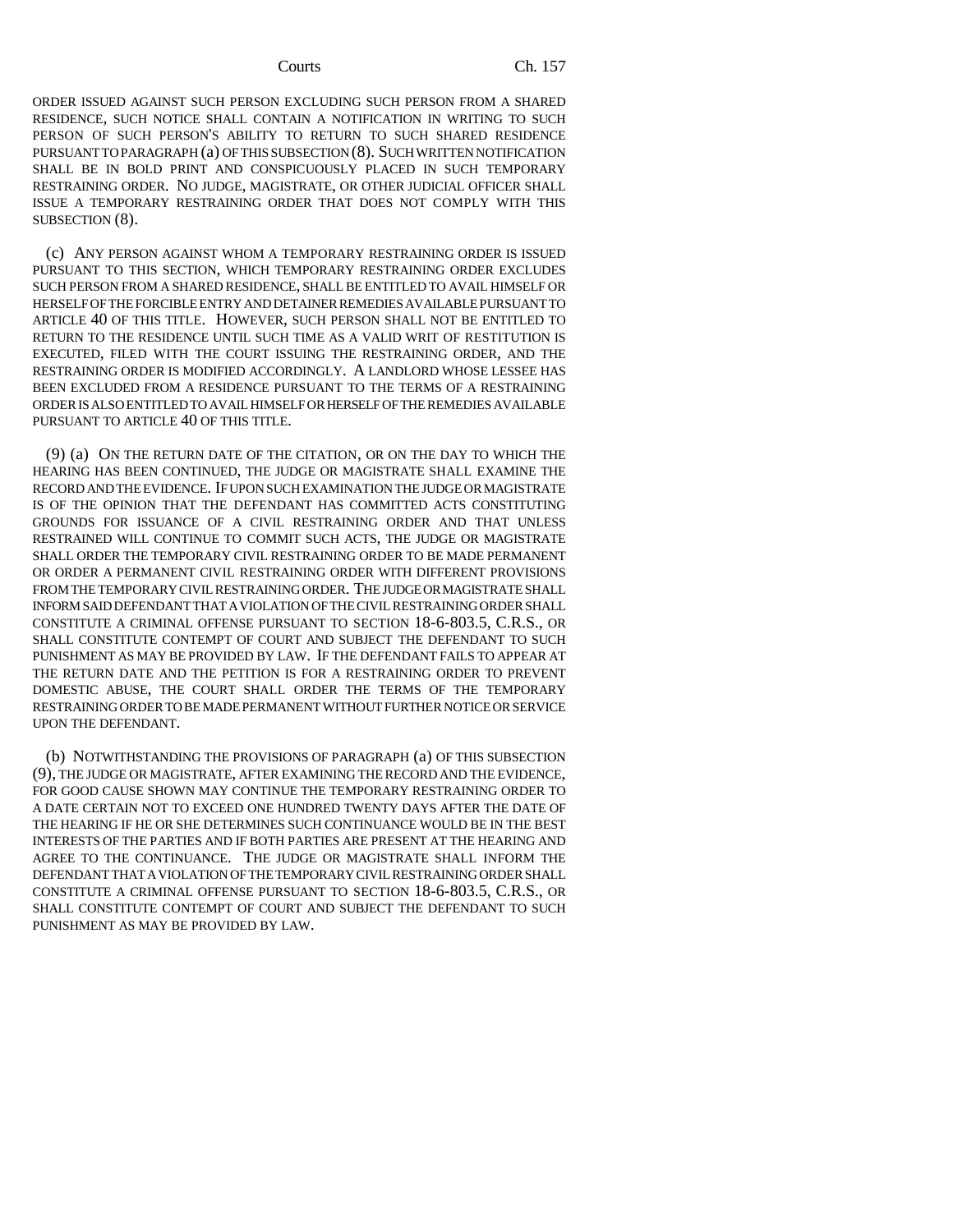(10) A COPY OF ANY ORDER ISSUED PURSUANT TO THIS SECTION SHALL BE DELIVERED TO ANY LAW ENFORCEMENT AGENCY HAVING JURISDICTION TO ENFORCE SAID ORDER AND TO THE PROTECTED PARTY.

(11) IF THE ORDER HAS NOT BEEN PERSONALLY SERVED, THE PEACE OFFICER RESPONDING TO A CALL FOR ASSISTANCE SHALL SERVE A COPY OF SAID ORDER ON THE PERSON NAMED DEFENDANT THEREIN AND SHALL WRITE THE TIME, DATE, AND MANNER OF SERVICE ON THE PROTECTED PERSON'S COPY OF SUCH ORDER AND SHALL SIGN SUCH STATEMENT. THE COST OF SERVING SAID ORDER SHALL BE TEN DOLLARS, PAYABLE TO THE LAW ENFORCEMENT AGENCY EMPLOYING THE PEACE OFFICER SERVING SAID ORDER, WHICH TEN DOLLARS SHALL BE ASSESSED AGAINST THE PARTIES AS COURT COSTS OF OBTAINING SAID ORDER.

(12) THE DUTIES OF PEACE OFFICERS ENFORCING THE CIVIL RESTRAINING ORDER SHALL BE IN ACCORDANCE WITH SECTION 18-6-803.5, C.R.S., AND ANY RULES ADOPTED BY THE COLORADO SUPREME COURT PURSUANT TO SAID SECTION.

(13) A PERSON FAILING TO COMPLY WITH ANY ORDER OF THE COURT ISSUED PURSUANT TO THIS SECTION SHALL BE FOUND IN CONTEMPT OF COURT OR MAY BE PROSECUTED FOR VIOLATION OF A CIVIL RESTRAINING ORDER PURSUANT TO SECTION 18-6-803.5, C.R.S.

(14) AT THE TIME A CIVIL RESTRAINING ORDER IS REQUESTED, THE COURT SHALL INQUIRE ABOUT, AND THE REQUESTING PARTY AND SUCH PARTY'S ATTORNEY SHALL HAVE AN INDEPENDENT DUTY TO DISCLOSE, ANY KNOWLEDGE SUCH PARTY AND SUCH PARTY'S ATTORNEY MAY HAVE CONCERNING THE EXISTENCE OF ANY PRIOR RESTRAINING ORDERS OF ANY COURT ADDRESSING IN WHOLE OR IN PART THE SUBJECT MATTER OF THE REQUESTED CIVIL RESTRAINING ORDER.

(15) A MUNICIPAL COURT OF RECORD THAT IS AUTHORIZED BY ITS MUNICIPAL GOVERNING BODY TO ISSUE RESTRAINING ORDERS AND ANY COUNTY COURT, IN CONNECTION WITH ISSUING A CIVIL RESTRAINING ORDER, SHALL HAVE ORIGINAL CONCURRENT JURISDICTION WITH THE DISTRICT COURT TO ISSUE SUCH ADDITIONAL ORDERS AS THE MUNICIPAL OR COUNTY COURT DEEMS NECESSARY FOR THE PROTECTION OF PERSONS. SUCH ADDITIONAL ORDERS MAY INCLUDE, BUT ARE NOT LIMITED TO:

(a) RESTRAINING A PARTY FROM THREATENING, MOLESTING, OR INJURING ANY OTHER PARTY OR THE MINOR CHILD OF EITHER OF THE PARTIES;

(b) RESTRAINING A PARTY FROM CONTACTING ANY OTHER PARTY OR THE MINOR CHILD OF EITHER OF THE PARTIES;

(c) EXCLUDING A PARTY FROM THE FAMILY HOME UPON A SHOWING THAT PHYSICAL OR EMOTIONAL HARM WOULD OTHERWISE RESULT;

(d) EXCLUDING A PARTY FROM THE HOME OF ANOTHER PARTY UPON A SHOWING THAT PHYSICAL OR EMOTIONAL HARM WOULD OTHERWISE RESULT;

(e) (I) AWARDING TEMPORARY CARE AND CONTROL OF ANY MINOR CHILDREN OF EITHER PARTY INVOLVED FOR A PERIOD OF NOT MORE THAN ONE HUNDRED TWENTY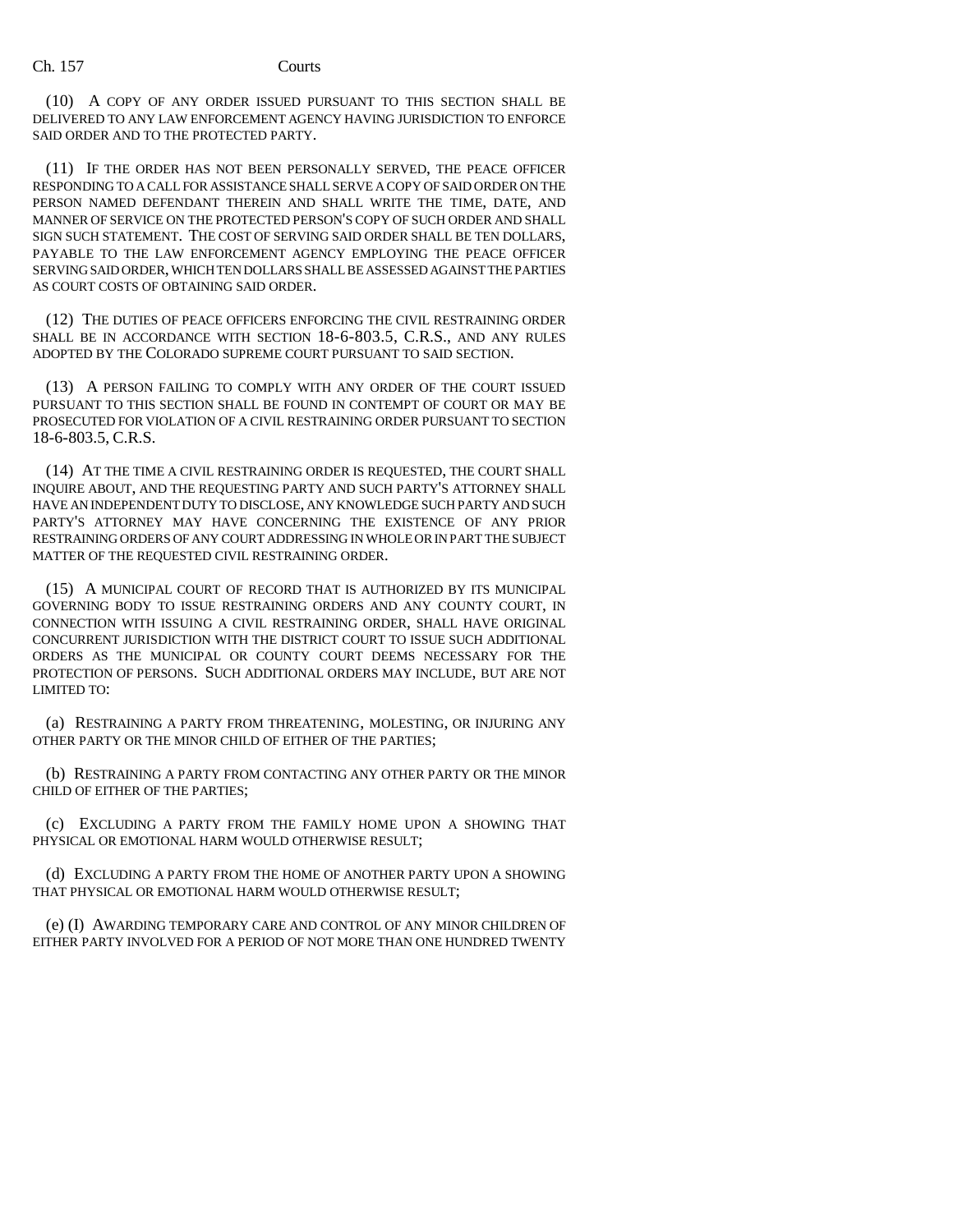DAYS.

(II) IF TEMPORARY CARE AND CONTROL IS AWARDED, THE ORDER MAY INCLUDE PARENTING TIME RIGHTS FOR THE OTHER PARTY INVOLVED AND ANY CONDITIONS OF SUCH PARENTING TIME, INCLUDING THE SUPERVISION OF SUCH PARENTING TIME BY A THIRD PARTY WHO AGREES ON THE RECORD TO THE TERMS OF THE SUPERVISED PARENTING TIME AND ANY COSTS ASSOCIATED WITH SUPERVISED PARENTING TIME, IF NECESSARY. IF THE RESTRAINED PARTY IS UNABLE TO PAY THE ORDERED COSTS, THE COURT SHALL NOT PLACE SUCH RESPONSIBILITY WITH PUBLICLY FUNDED AGENCIES. IF THE COURT FINDS THAT THE SAFETY OF ANY CHILD OR THE PROTECTED PARTY CANNOT BE ENSURED WITH ANY FORM OF PARENTING TIME REASONABLY AVAILABLE, THE COURT MAY DENY PARENTING TIME.

(III) THE STANDARD FOR THE AWARD OF TEMPORARY CARE AND CONTROL SHALL BE IN ACCORDANCE WITH SECTION 14-10-124, C.R.S.

(f) SUCH OTHER RELIEF AS THE COURT DEEMS APPROPRIATE.

(16) ANY ORDER FOR TEMPORARY CARE AND CONTROL ISSUED PURSUANT TO SUBSECTION (15) OF THIS SECTION SHALL BE GOVERNED BY THE "UNIFORM CHILD CUSTODY JURISDICTION ACT", ARTICLE 13 OF TITLE 14, C.R.S.

(17) ANY ORDER GRANTED PURSUANT TO PARAGRAPH (c) OR (e) OF SUBSECTION (15) OF THIS SECTION SHALL TERMINATE WHENEVER A SUBSEQUENT ORDER REGARDING THE SAME SUBJECT MATTER IS GRANTED PURSUANT TO THE "UNIFORM DISSOLUTION OF MARRIAGE ACT", ARTICLE 10 OF TITLE 14, C.R.S., OR THE "UNIFORM CHILD CUSTODY JURISDICTION ACT", ARTICLE 13 OF TITLE 14,C.R.S., OR THE "COLORADO CHILDREN'S CODE", TITLE 19, C.R.S.

(18) A COURT SHALL NOT GRANT A MUTUAL RESTRAINING ORDER TO PREVENT DOMESTIC ABUSE FOR THE PROTECTION OF OPPOSING PARTIES UNLESS EACH PARTY HAS MET HIS OR HER BURDEN OF PROOF AS DESCRIBED IN SUBSECTION (4) OF THIS SECTION AND THE COURT MAKES SEPARATE AND SUFFICIENT FINDINGS OF FACT TO SUPPORT THE ISSUANCE OF THE MUTUAL RESTRAINING ORDER TO PREVENT DOMESTIC ABUSE FOR THE PROTECTION OF OPPOSING PARTIES. NO PARTY MAY WAIVE THE REQUIREMENTS SET FORTH IN THIS SUBSECTION (18).

(19) THIS SECTION SHALL NOT APPLY TO ANY CLAIM OF DOMESTIC ABUSE AGAINST A JUVENILE. SUCH CLAIMS SHALL BE ADDRESSED BY THE JUVENILE COURT PURSUANT TO SECTION 19-2-707, C.R.S.

(20) ENACTMENT OF THIS SECTION SHALL NOT AFFECT THE EFFECTIVENESS OF ANY CIVIL RESTRAINING ORDER ISSUED PRIOR TO JULY 1, 1999.

**SECTION 2.** 14-10-120, Colorado Revised Statutes, is amended BY THE ADDITION OF A NEW SUBSECTION to read:

**14-10-120. Decree.** (6) NOTWITHSTANDING THE ENTRY OF A FINAL DECREE OF DISSOLUTION OF MARRIAGE OR OF LEGAL SEPARATION PURSUANT TO THIS SECTION, THE DISTRICT COURT MAY MAINTAIN JURISDICTION TO ENTER SUCH TEMPORARY OR PERMANENT CIVIL RESTRAINING ORDERS AS MAY BE PROVIDED BY LAW UPON REQUEST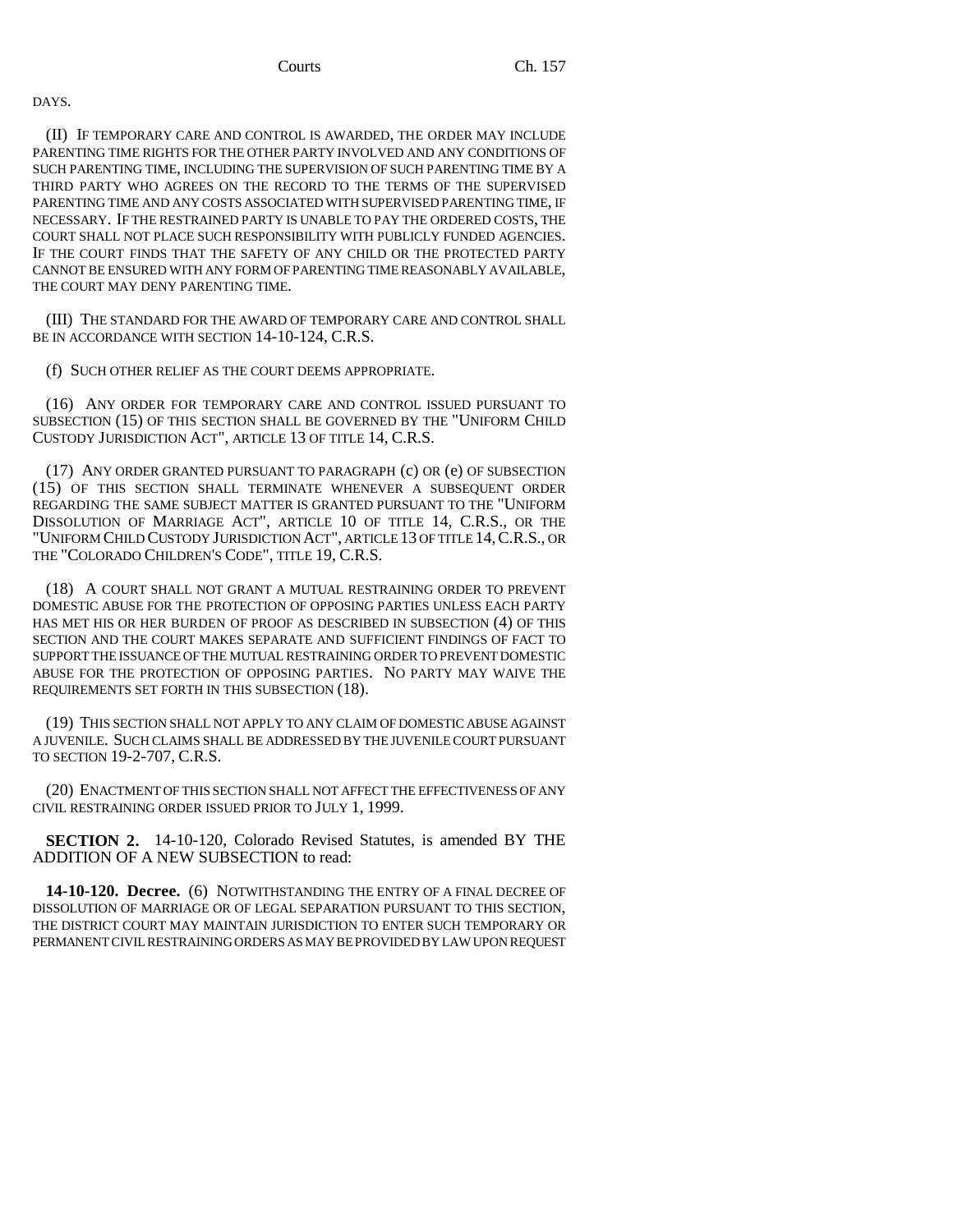Ch. 157 Courts

OF ANY OF THE PARTIES TO THE ACTION FOR DISSOLUTION OF MARRIAGE OR LEGAL SEPARATION, INCLUDING, BUT NOT LIMITED TO, ANY RESTRAINING ORDER REQUESTED PURSUANT TO SECTION 14-10-108.

**SECTION 3.** 13-1-136 (2), Colorado Revised Statutes, is amended to read:

**13-1-136. Civil restraining orders - single set of forms.** (2) On or before March 1, JULY 1, 1999, the state court administrator, pursuant to the rule-making authority of the Colorado supreme court, shall design and make available to the courts copies of a standardized set of forms that shall be used in the issuance of civil restraining orders issued pursuant to section 13-6-107 or section 14-4-102 or ARTICLE 14 OF THIS TITLE OR SECTION 14-10-108, C.R.S., or rule 365 of the Colorado rules of county court civil procedure. The state court administrator shall design the standardized set of forms in such a manner as to make the forms easy to understand and use and in such a manner as will facilitate and improve the procedure for requesting, issuing, and enforcing civil restraining orders.

**SECTION 4.** 14-10-108 (2.3), Colorado Revised Statutes, is amended to read:

**14-10-108. Temporary order or temporary injunction.** (2.3) Any restraining order issued pursuant to this section on or after March 1, JULY 1, 1999, shall be issued using the standardized set of forms developed by the state court administrator pursuant to section 13-1-136, C.R.S.

**SECTION 5.** 13-6-104 (5), (6), and (9), Colorado Revised Statutes, are amended to read:

**13-6-104. Original civil jurisdiction.** (5) The county court shall have concurrent original jurisdiction with the district court to issue orders to prevent domestic abuse as provided in article 4 of title 14, C.R.S. TEMPORARY AND PERMANENT CIVIL RESTRAINING ORDERS AS PROVIDED IN ARTICLE 14 OF THIS TITLE.

(6) The county court shall have concurrent original jurisdiction with the district court to issue restraining orders to prevent assaults and threatened bodily harm. If the restraining order is to prevent domestic abuse, the provisions of subsection (5) of this section shall apply.

(9) The county court shall have original jurisdiction to issue orders to prevent emotional abuse of the elderly as provided in section 13-6-107.

**SECTION 6. Repeal.** 13-6-107 and 14-4-102, Colorado Revised Statutes, are repealed.

**SECTION 7.** 14-4-103 (4), Colorado Revised Statutes, is amended to read:

**14-4-103. Emergency protection orders.** (4) An emergency protection order shall expire not later than the close of judicial business on the third day of judicial business following the day of issue, unless otherwise continued by the court. The court may continue an emergency protection order only if the plaintiff has filed a complaint for a restraining order to prevent domestic abuse pursuant to section 14-4-102 ARTICLE 14 OF TITLE 13,C.R.S., and the judge is unable to set a hearing on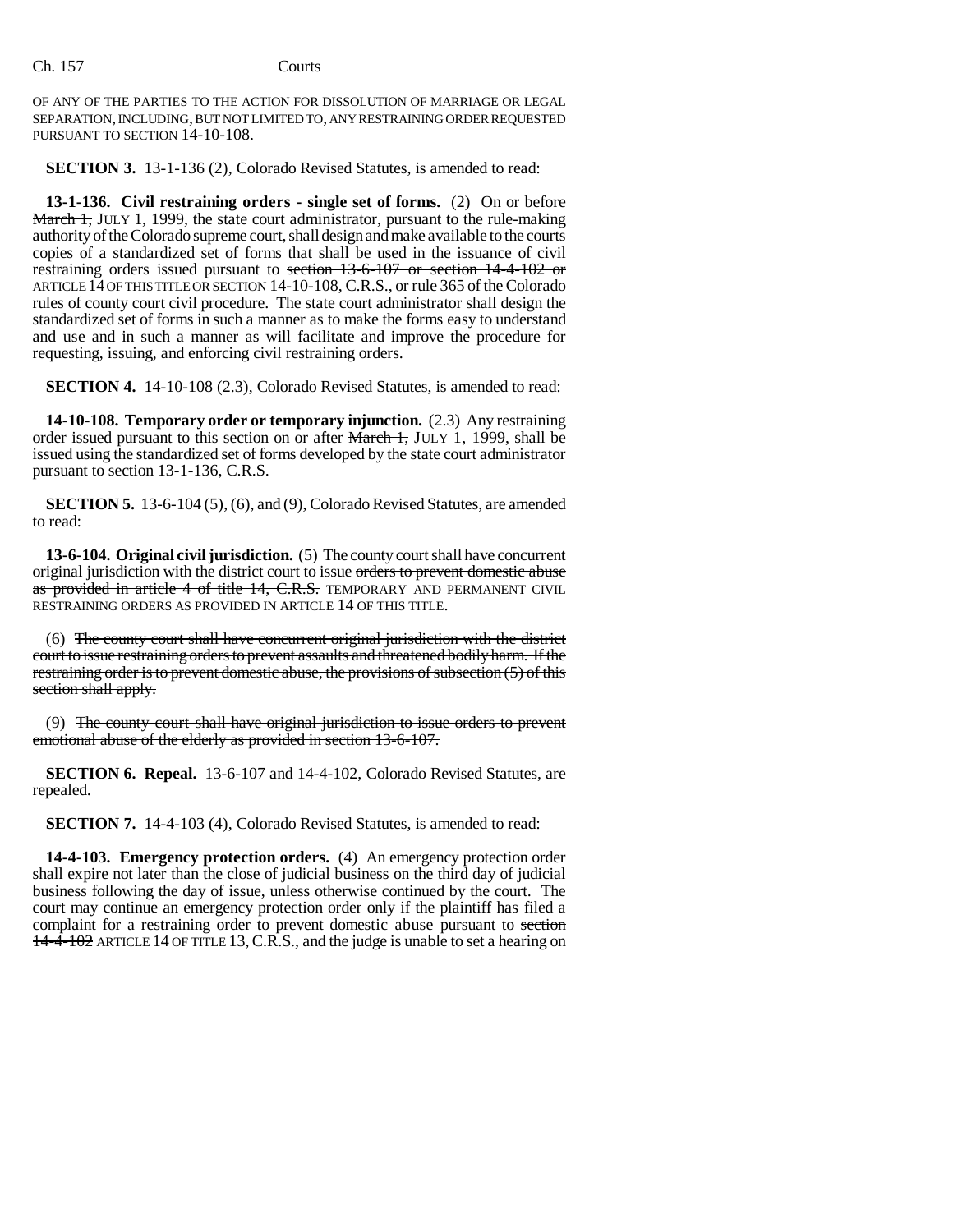plaintiff's request for a temporary restraining order on the day the complaint was filed.

**SECTION 8.** 14-4-104, Colorado Revised Statutes, is amended to read:

**14-4-104. Duties of peace officers - enforcement of emergency protection orders.** The duties of peace officers enforcing restraining EMERGENCY PROTECTION orders issued pursuant to section  $\frac{14-4-102}{2}$  or 14-4-103 shall be in accordance with section 18-6-803.5, C.R.S., and any rules adopted by the Colorado supreme court pursuant to said section.

**SECTION 9.** 14-10-107.8, Colorado Revised Statutes, is amended to read:

**14-10-107.8. Required notice of prior restraining orders to prevent domestic abuse - petitions for dissolution of marriage or legal separation.** When filing a petition for dissolution of marriage or legal separation pursuant to this article, the filing party shall have a duty to disclose to the court the existence of any prior temporary or permanent restraining orders to prevent domestic abuse issued pursuant to article 4 of this title ARTICLE 14 OF TITLE 13, C.R.S., ANY MANDATORY RESTRAINING ORDERS ISSUED PURSUANT TO SECTION 18-1-1001, C.R.S., AND ANY EMERGENCY PROTECTION ORDERS ISSUED PURSUANT TO SECTION 14-4-103 entered against either party by any court within ninety days prior to the filing of the petition of dissolution of marriage or legal separation. The disclosure required pursuant to this section shall address the subject matter of the previous restraining OR EMERGENCY PROTECTION orders, including the case number and jurisdiction issuing such orders.

**SECTION 10.** 14-10-123.6, Colorado Revised Statutes, is amended to read:

**14-10-123.6. Required notice of prior restraining orders to prevent domestic abuse - proceedings concerning parental responsibilities relating to a child.** When filing a proceeding concerning the allocation of parental responsibilities relating to a child pursuant to this article, the filing party shall have a duty to disclose to the court the existence of any prior temporary or permanent restraining orders to prevent domestic abuse issued pursuant to article 4 of this title ARTICLE 14 OF TITLE 13,C.R.S., AND ANY EMERGENCY PROTECTION ORDERS ISSUED PURSUANT TO SECTION 14-4-103 entered against either party by any court within ninety days prior to the filing of the proceeding. The disclosure required pursuant to this section shall address the subject matter of the previous restraining orders OR EMERGENCY PROTECTION ORDERS, including the case number and jurisdiction issuing such orders.

**SECTION 11.** 18-6-803.5 (1.5) (d), Colorado Revised Statutes, is amended to read:

**18-6-803.5. Crime of violation of a restraining order - penalty - peace officers' duties.** (1.5) As used in this section:

(d) "Restraining order" means any order that prohibits the restrained person from contacting, harassing, injuring, intimidating, molesting, threatening, or touching any person, or from entering or remaining on premises, or from coming within a specified distance of a protected person or premises, that is issued by a court of this state or a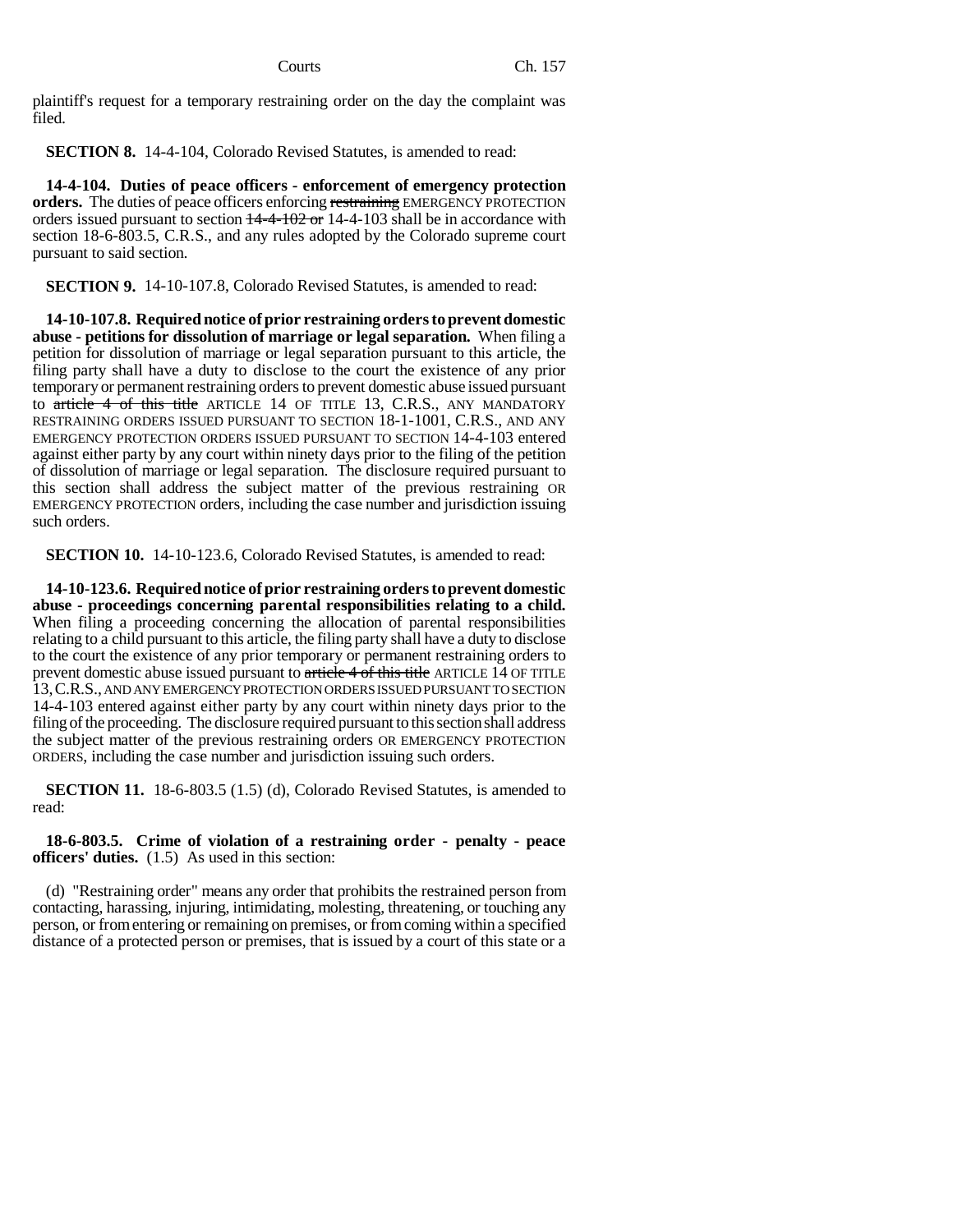municipal court, and that is issued pursuant to section 13-6-107, ARTICLE 14 OF TITLE 13, C.R.S., sections 14-4-101 to 14-4-105, C.R.S., section 14-10-107, C.R.S., section 14-10-108, C.R.S., section 18-1-1001, section 19-2-707, C.R.S., section 19-3-316, C.R.S., section 19-4-111, C.R.S., or rule 365 of the Colorado rules of county court civil procedure, an order issued as part of the proceedings concerning a criminal municipal ordinance violation, or any other order of a court that prohibits a person from contacting, harassing, injuring, intimidating, molesting, threatening, or touching any person, or from entering or remaining on premises, or from coming within a specified distance of a protected person or premises. For purposes of this section only, "restraining order" includes any order that amends, modifies, supplements, or supersedes the initial restraining order. "Restraining order" also includes any foreign protection order as defined in section 18-6-803.8.

**SECTION 12.** 18-6-803.7 (1) (e), Colorado Revised Statutes, is amended to read:

**18-6-803.7. Central registry of restraining orders - creation.** (1) As used in this section:

(e) "Restraining order" means any order that prohibits the restrained person from contacting, harassing, injuring, intimidating, molesting, threatening, or touching any person, or from entering or remaining on premises, or from coming within a specified distance of a protected person or premises, that is issued by a court of this state or an authorized municipal court, and that is issued pursuant to section 13-6-107, ARTICLE 14 OF TITLE 13, C.R.S., sections 14-4-101 to 14-4-105, C.R.S., section 14-10-107, C.R.S., section 14-10-108, C.R.S., section 18-1-1001, section 19-2-707, C.R.S., section 19-3-316, C.R.S., section 19-4-111, C.R.S., or rule 365 of the Colorado rules of county court civil procedure or an order issued as part of the proceedings concerning a criminal municipal ordinance violation. "Restraining order" also includes any foreign protection order as described in section 18-6-803.8.

**SECTION 13.** 19-2-707 (1) (b), Colorado Revised Statutes, is amended to read:

**19-2-707. Mandatory restraining order.** (1) (b) A restraining order to prevent domestic abuse, as defined in section 14-4-101 (2), C.R.S., may be issued pursuant to this section against any juvenile and the juvenile's parents or legal guardian, based upon the standards set forth in section  $14-4-102$  (4) SECTION 13-14-102 (4), C.R.S.

**SECTION 14.** 19-4-107.5, Colorado Revised Statutes, is amended to read:

**19-4-107.5. Required notice of prior restraining orders to prevent domestic abuse - determination of parent and child relationship.** When filing a proceeding under this article, the filing party shall have a duty to disclose to the court the existence of any prior temporary or permanent restraining orders to prevent domestic abuse issued pursuant to article 4 of title 14 ARTICLE 14 OF TITLE 13, C.R.S., AND ANY EMERGENCY PROTECTION ORDERS ISSUED PURSUANT TO SECTION 14-4-103, C.R.S., entered against either party by any court within ninety days prior to the filing of the proceeding to determine the parent and child relationship. The disclosure required pursuant to this section shall address the subject matter of the previous restraining orders OR EMERGENCY PROTECTION ORDERS, including the case number and jurisdiction issuing such orders.